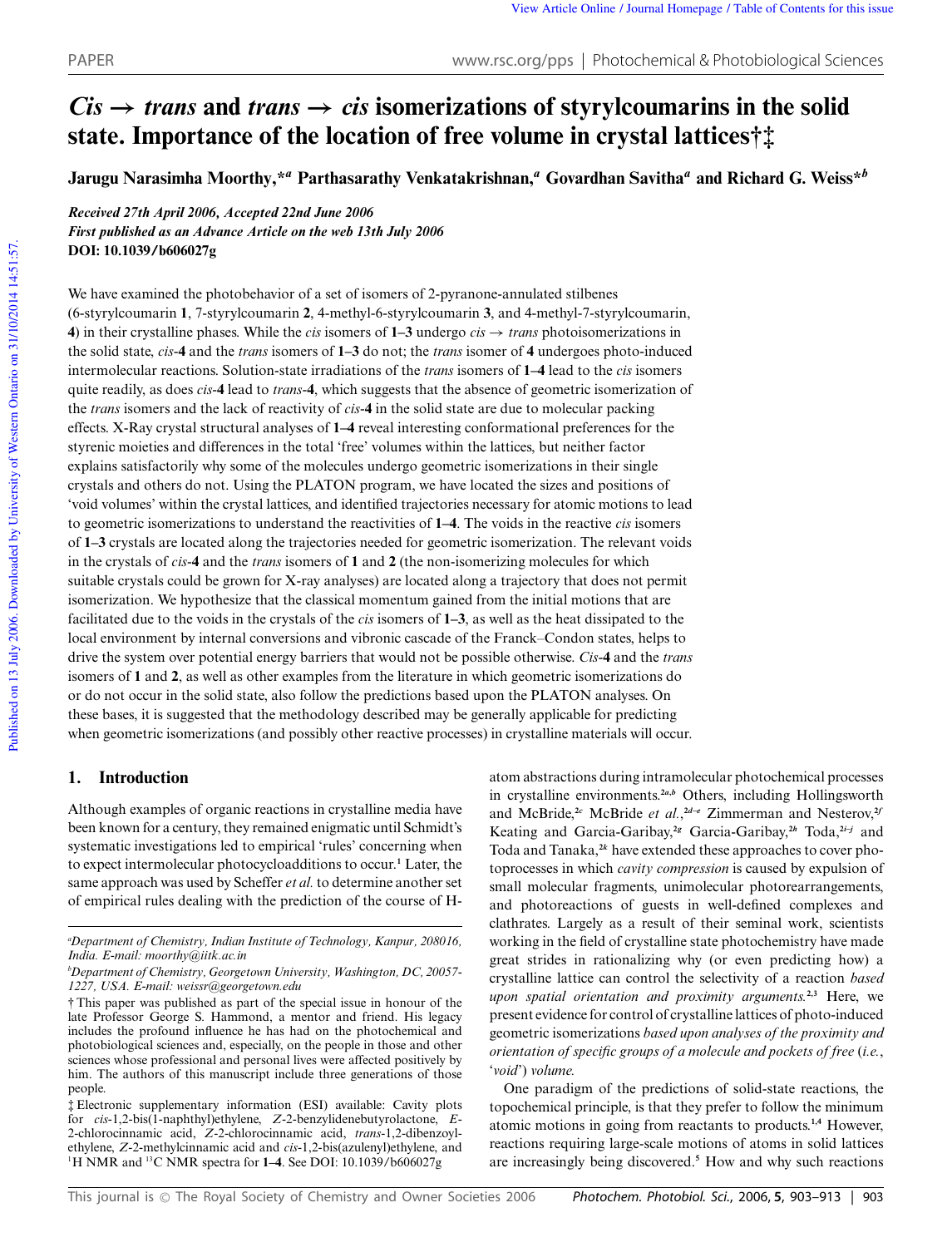occur must be understood if solid state photoreactions are to be exploited in a rational manner. In that regard, geometric  $cis \rightarrow trans$  isomerization processes in the solid state<sup>5*d*</sup>,6</sub> are of both fundamental and practical importance in view of their relationship to the mechanism by which the potential energy of light is converted to kinetic energy in rhodopsin and, therefore, to vision.**<sup>7</sup>**

Most structurally simple stilbenes are photostable in their solid state.**<sup>8</sup>** In an attempt to increase their reactivity,**<sup>9</sup>** we have synthesized and irradiated single crystals and solutions of the *cis* and *trans* isomers of a series of 2-pyranone-annulated stilbenes (*i.e.*, 6- and 7-styrylcoumarins; *cis* and *trans* **1–4**; Chart 1 shows the *cis* isomers). Here, when there are no other photo-induced reactions, the occurrence or lack of  $cis \rightarrow trans$  (or *trans*  $\rightarrow cis$ ) photoisomerizations in the initial *cis* (or *trans*) crystals can be rationalized on the basis of the availability of appropriately (or inappropriately) oriented void spaces, but not on the total free volume within the lattices.

# **2. Results**

### **(a) Syntheses of styrylcoumarins**

The synthetic protocol for the preparation of styrylcoumarins **1–4** is shown in Scheme 1. The key starting materials, 7-methylcoumarin, 4,6-dimethylcoumarin, and 4,7-dimethylcoumarin, were prepared according to literature procedures;<sup>10</sup> 6-methylcoumarin was commercially available. Benzylic bromination of the coumarins with *N*-bromosuccinimide under standard conditions yielded the 6-/7-bromomethylated derivatives.**<sup>11</sup>** They were sub-



jected to Wittig olefination with benzaldehyde to afford mixtures of the respective *cis*- and *trans*-styrylcoumarins **1–4** in 60–75% yields.

#### **(b) Solid-state irradiations**

The crystals of *cis*- and *trans*-styrylcoumarins **1–4** were gently ground in a mortar and pestle and transferred to Pyrex test tubes. The samples were irradiated at *ca*. 350 nm under an  $N_2$  atmosphere. The crystals of *cis*-styrylcoumarins **1–3** underwent *ca.* 68–80% conversion to their *trans* isomers after 60–100 h of irradiation (Table 1).



**Scheme 1** Synthetic route for the preparation of 6- and 7-styrylcoumarins **1–4**.

**Table 1** Irradiation of *cis*- and *trans*-styrylcoumarins **1–4** in their crystals and in benzene solutions; only results from experiments in which isomerization was observed are shown

|  |           | Solid state               |                                       |                | Solution state <sup>b</sup> |                         |
|--|-----------|---------------------------|---------------------------------------|----------------|-----------------------------|-------------------------|
|  | Substrate | Duration of irradiation/h | Conversion to <i>trans</i> $({\%})^a$ | Substrate      | Concentration/M             | Trans: cis <sup>c</sup> |
|  | $Cis-1$   | 100                       | 80                                    | <i>Trans-1</i> | $1 \times 10^{-3}$          | $28:72^d$               |
|  | $Cis-2$   | 80                        | 68                                    | $Trans-2$      | $1 \times 10^{-4}$          | $48:52^{e}$             |
|  | $Cis-3$   | 60                        | 78                                    | Trans-3        | $1 \times 10^{-3}$          | $17:83^d$               |
|  | $Cis-4$   | 100                       | $\alpha$                              | Trans-4        | $1 \times 10^{-4}$          | $45:55^{g}$             |
|  |           |                           |                                       | $Cis-4$        | $1 \times 10^{-4}$          | $50:50^{s}$             |

*<sup>a</sup>* From 400 MHz <sup>1</sup>H NMR analyses. *<sup>b</sup>* Solutions in nitrogen-saturated benzene were irradiated for 7 h at *ca.* 350 nm. *<sup>c</sup>* Based on GC analyses. *<sup>d</sup> Ca.* 15–18% cyclization. *<sup>e</sup> Ca.* 20% cyclization and dimerization. *<sup>f</sup>* No reaction observed. *<sup>g</sup> Ca.* 15% cyclization and dimerization.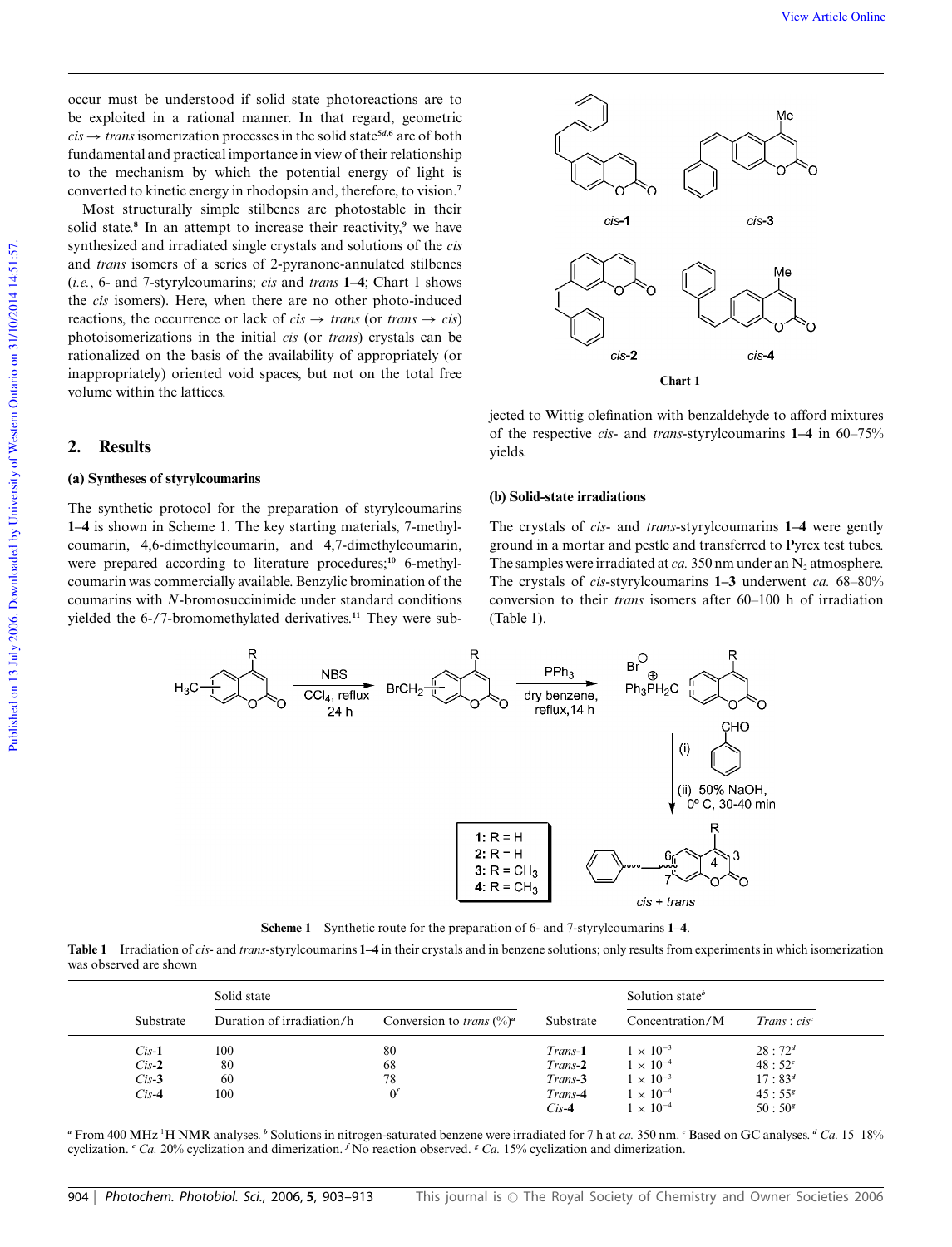

**Fig. 1** Left: <sup>1</sup>H NMR spectra of *cis*–*trans* mixtures of initially *cis*-**1** after irradiation of its crystals for different periods. Notice the growth with increasing duration of irradiation of the doublet at *ca.*  $\delta$  6.35 due to the proton at C3 of the coumarin moiety. Right: powder XRD patterns of the irradiated samples of *cis*-1 for which the <sup>1</sup>H NMR spectra are shown on the left. Conversions are based on the ratios of integrated areas for peaks of the olefinic proton at the C3-position of the coumarin moiety in the *cis* and *trans* isomers.

By contrast, crystals of *cis*-**4** and the *trans*isomers of **1–3** showed no discernible reaction even after 100 h of irradiation under the same conditions that led to substantial  $cis \rightarrow trans$  isomerization. <sup>1</sup>H NMR spectra of solutions of the irradiated crystals revealed no evidence for formation of any product. Irradiation of the crystals of *trans*-**4** afforded a highly insoluble material which could not be characterized, but probably was a result of intermolecular addition reactions.

Aliquots of the reactive *cis* isomers were also analyzed by <sup>1</sup>H NMR for extent of isomerization after different periods of irradiation. Powder X-ray diffraction patterns of solid aliquots taken after the same irradiation times as those used for NMR analyses (and, therefore, at the same conversions) were used to determine crystallinity changes as isomerization progressed. The pertinent data for *cis*-**1**, a representative case, are shown in Fig. 1.

### **(c) Solution-state irradiations**

Irradiations at *ca.* 350 nm of *trans*-styrylcoumarins **1–4** were also examined in  $N_2$ -saturated benzene solutions (Table 1). Although a thorough study was not conducted, the conditions of the irradiations should have established *trans* : *cis* ratios that are near the photostationary states (PSS). In support of this, the *cis* : *trans* ratios obtained from irradiations of benzene solutions of the *cis* isomers of **1–4** were very near those found in Table 1 when starting from the *trans* isomers. The crude photoproduct mixtures (after removal of solvent) were analyzed by <sup>1</sup>H NMR spectroscopy and gas chromatography (GC). The <sup>1</sup>H NMR analyses revealed that all of the *trans* isomers undergo isomerization to their *cis* isomers, while *trans*-**1** and *trans*-**3** also cyclize somewhat (*ca.* 15– 20%), and *trans*-**2** and *cis*- and *trans*-**4** appear to form some cyclobutane dimers. Even at concentrations as low as  $1 \times 10^{-4}$  M, 5–10% of the dimerization products of *trans*-**2** and *cis*- and *trans*-**4** were observed. The most important observation from these experiments is that *all* of the *trans* isomers, as well as *cis*-**4**, do isomerize in their excited-states in solution, even though they do not in their crystalline states. Their lack of photochemicallyinduced geometric isomerization in the crystals must be based upon environmental constraints rather than intrinsic electronic or structural properties of the molecules.

### **(d) X-Ray crystal structure analyses**

Crystals of the *cis* isomers of **1–4** and the *trans* isomers of **1– 3** suitable for X-ray diffraction were grown by slow evaporation of  $CH_2Cl_2$ -petroleum ether or  $CHCl_3$ -petroleum ether solutions at room temperature. Our attempts to grow crystals of *trans*-**4** suitable for X-ray studies have not been successful thus far. Although it would be useful to know its molecular packing, its lack of isomerization (and altogether different reactivity) in the crystalline state makes this information somewhat less important than the packing of the other molecules.

Each *cis* and *trans* isomer may, in principle, prefer conformations in which the phenyl ring is directed toward or away from the ether (lactone) oxygen of coumarin. In the extrema of these conformations, the styryl double bond is in the plane defined by the coumarin atoms, but the angle of rotation about the bond linking the double bond and the coumarin differs by 180◦ . The X-ray structures of the *cis* isomers of **1–4** from their single crystals reveal that **2** and **3** prefer closer and **1** and **4** prefer farther conformations (Fig. 2). In particular, it is noteworthy that substitution of hydrogen for methyl at C4 in the 6-styryl pair (*cf.* **1** and **3**) results in a change of conformation from 'farther' to 'closer'. It cannot be attributed (solely) to intramolecular steric factors because the same change from hydrogen to methyl in the 7-styryl pair (*cf.* **2** and **4**) causes the opposite conformational change. It must depend on *intermolecular* factors associated with packing modes of molecules in the unit cells, such as van der Waals interactions, weak H-bonding, dipolar interactions, and limitations imposed by *the energetic preference to avoid large pockets of void volume.* It is the latter factor that we believe plays a crucial role in determining the reactivity of these molecules in their crystalline states (*vide infra*).

The X-ray determined structures for *trans*-**1** and -**2** are also shown in Fig. 2. The styryl moiety of *trans*-**3** was found to be disordered, which may lead to erroneous interpretation of the structure–reactivity correlations. For this reason, we will not discuss packing details of *trans*-**3** here.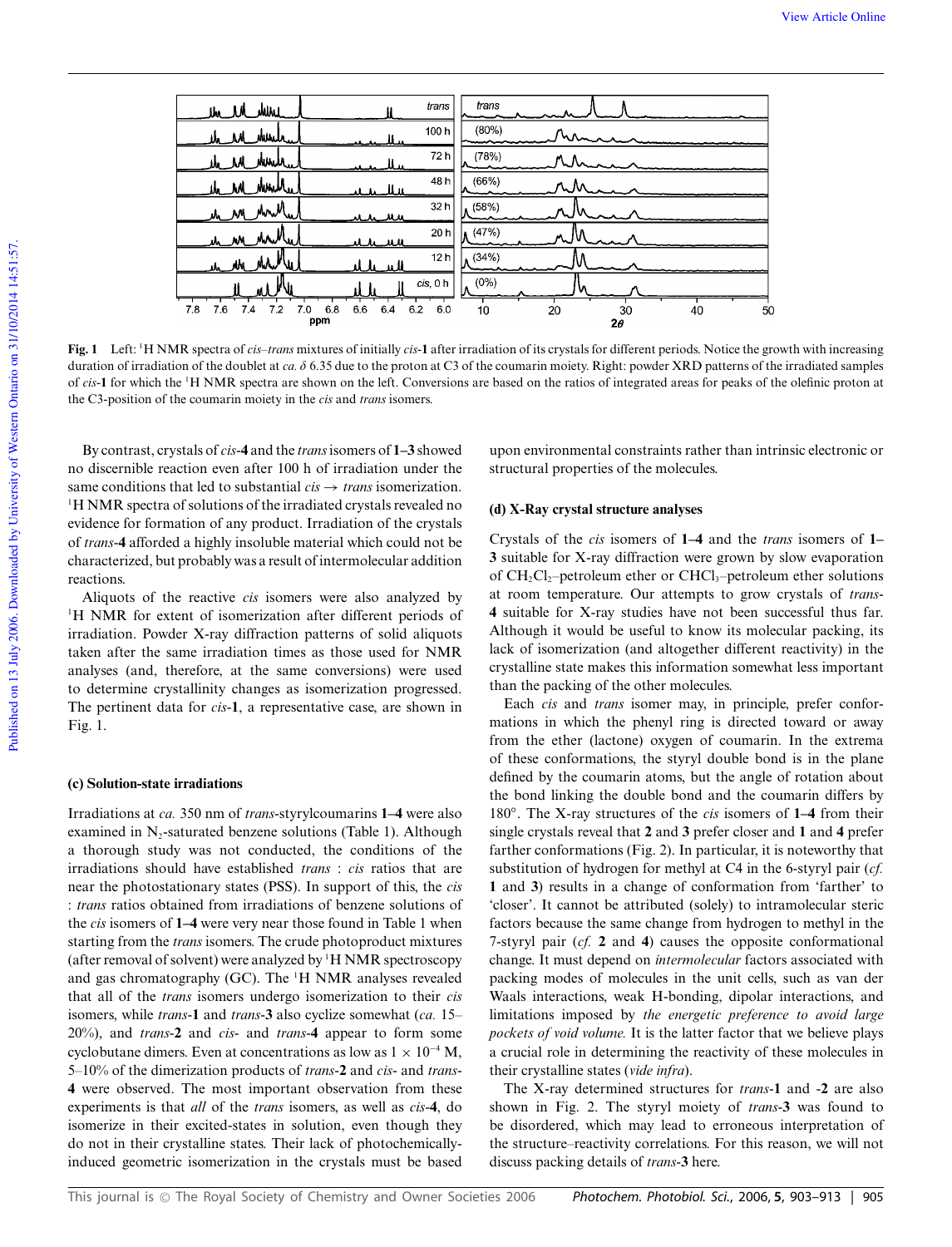

**Fig. 2** The molecular structures of *cis*-styrylcoumarins **1–4** and *trans*-styryl coumarins **1** and **2**. There are two independent molecules in the asymmetric unit cell of *cis*-**3**. Since the conformations of the two molecules are similar and have no visually perceptible differences, only one is shown. The 'closer' and 'farther' conformations of **1–4** have been shown by arrows.

# **3. Discussion**

The exceedingly important influence of molecular packing within the crystalline state on the reactivity of molecules is demonstrated clearly by the contrasting photochemical behavior of the very closely structurally-related *cis* and *trans* isomers of styrylcoumarins **1–4**. As noted, the crystals of *cis*-**1–3** undergo geometric isomerization, while those of *cis*-**4** and *trans*-**1–3** are unreactive photochemically and the crystals of *trans*-**4** yield photoproducts that are not easily characterized. Because all of the styrylcoumarins undergo at least some photoisomerization in benzene solutions, the origin of the different photoreactivities in the crystals must be based in larger part on molecular packing effects than on electronic factors. The challenge is to discern the specific features of the molecular packing arrangements that control reactivity.

As mentioned,  $cis \rightarrow trans$  isomerization involves large displacements of the substituents on at least one of the carbon atoms of a carbon–carbon double bond. Yet, with the exception of **4**, the *cis* isomers of the styrylcoumarins do undergo significant  $cis \rightarrow$ *trans* isomerization in the solid state. The calculated densities of the crystals, which reflect the overall packing efficiencies for the

otherwise similar molecular systems, are 1.32 for *cis*-**1**, 1.27 for *cis*-**2**, 1.28 for *cis*-**3** and 1.26 g cm<sup>−</sup><sup>3</sup> for *cis*-**4**. These values suggest that the molecular packing of the methylated styrylcoumarin which does *not* undergo isomerization, *cis*-**4**, is somewhat looser than that of the methylated styrylcoumarin which does, *cis*-**3**. Furthermore, the unmethylated coumarin which has the highest packing density, *cis*-**1**, undergoes efficient isomerization! Clearly, the reasons for the photoreactivity of these molecules or the lack thereof must involve much more subtle factors than bulk crystal density or, perhaps more appropriately, the fraction of volume that is 'void' within a crystal.

### **(a) Photostability of crystalline** *cis***-4-methyl-7-styrylcoumarin,** *cis***-4**

We suggest two possible reasons for the lack of photoisomerization in solid *cis*-**4**. First, the excited states may be deactivated as they undergo a more facile, reversible photoprocess than geometric isomerization. One candidate for a competing process is the wellknown formation of an unstable dihydrophenanthrene (**4H**) *via* a 6p-conrotaory closure (eqn (1)).**<sup>12</sup>** Thermal reversion of **4H** would be driven by the energy gained upon reestablishment of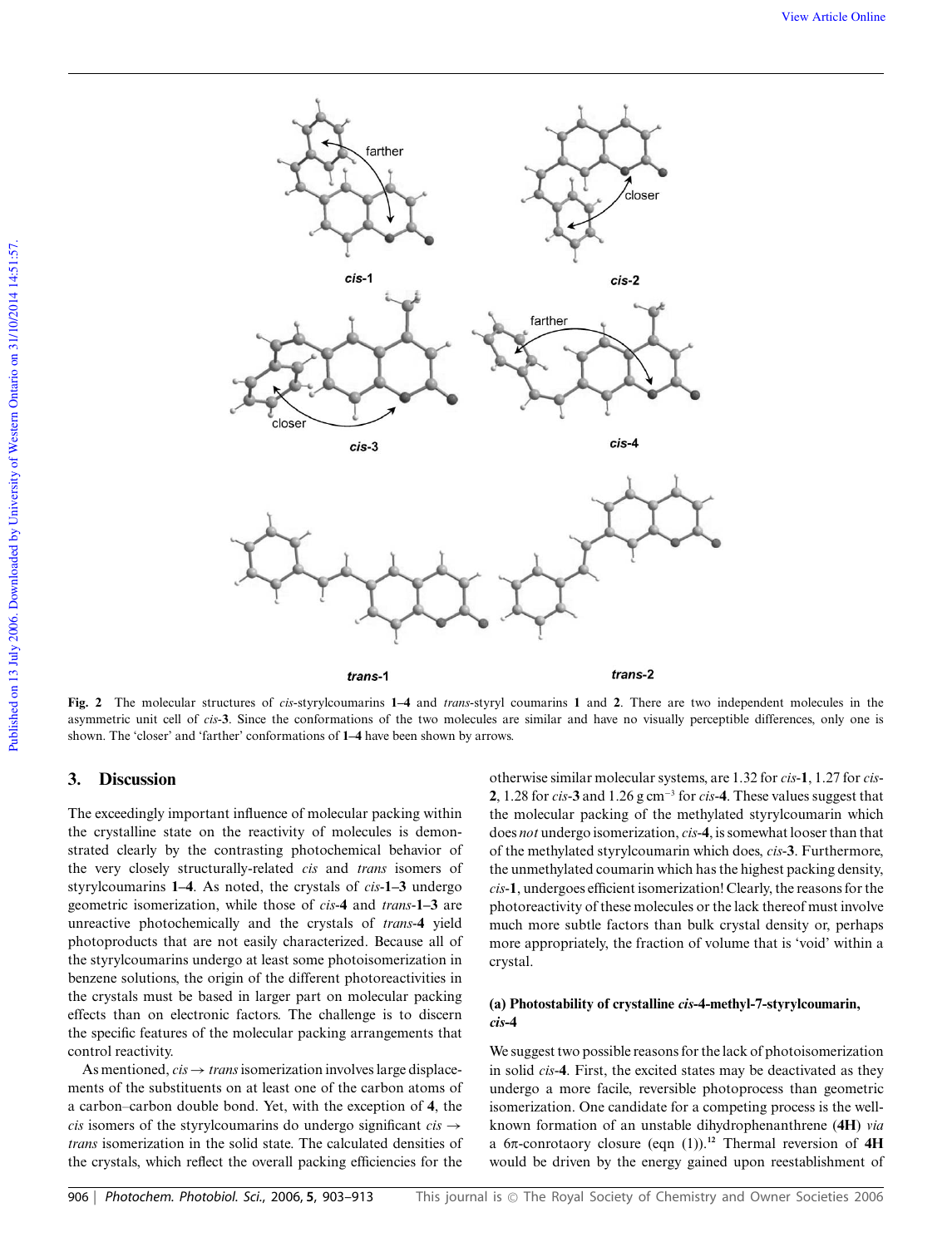the aromaticity of the affected rings. A second possible reason is that molecular packing may preclude the large-scale rotational motions necessary for geometric isomerization.



Ground crystals of *cis*-**4** that had been irradiated (high-pressure Hg lamp,  $\lambda \approx 350$  nm) for 3 h under a nitrogen atmosphere at *ca*. −20 ◦C (to retard thermal reversion of any **4H** that might have formed) developed a yellow color. However, the color persisted at room temperature for more than 30 h, even when the crystals were dissolved in CDCl<sub>3</sub>. Coloration is a non-unique indicator of the presence of a dihydrophenanthrene.**<sup>13</sup>** However, a <sup>1</sup>H NMR spectrum of the crystals (dissolved in CDCl<sub>3</sub>) immediately after irradiation revealed essentially unreacted *cis*-**4**, and no signals attributable to a **4H**-like intermediate. On these bases, the coloration is not from a dihydrophenanthrene; persistence of color is not consistent with the behavior expected of a species such as **4H**.

The feasibility of the formation of **4H** intermediates upon irradiation of the *cis* isomers of **1–4** in their crystals was assessed by analyzing the X-ray determined molecular structures in terms of the contact distances between the carbon atoms about which the cyclization might occur and the angle between the planes defined by the carbon atoms of the coumarin and phenyl rings (Table 2). Both of these parameters for unreactive *cis*-**4** are similar to those for the *cis*isomers of **1–3**, which do undergo isomerization readily. In fact, since all four of the molecules are reasonably well disposed conformationally to yield **4H**-like intermediates, the structural factors in Table 2 do not appear to be the cause of the differences in photochemical reactivities among them. Indeed, *cis*-**3** also developed a yellow color when its crystals were irradiated at *ca.* −20 ◦C. Thus, we conclude that if reversible formation of **4H** is occurring, it is not the reason why *cis*-**4** fails to isomerize to its *trans* isomer in the solid state.

**Table 2** Contact distances  $(d/\text{\AA})$  between the atoms about which cyclization to yield dihydrophenanthrenes (indicated by asterisks) may occur and the plane-plane intersection angles  $(\theta)^\circ$  between the two aromatic rings of **1–4**

| Substrate                                    | $d/\text{\AA}$ | $\theta$ /°             |  |
|----------------------------------------------|----------------|-------------------------|--|
| $Cis-1$                                      | 3.33           | 60.5                    |  |
| $Cis-2$                                      | 3.22           | 54.8                    |  |
| $Cis-3$                                      | $3.27, 3.26^a$ | 58.6, 73.9 <sup>a</sup> |  |
| $Cis-4$                                      | 3.21           | 54.2                    |  |
| " Two molecules in the asymmetric unit cell. |                |                         |  |

To test the second possibility, that matrix-imposed energy barriers do not allow the atoms of *cis*-**4** to follow the trajectories required for isomerization, crystals of *cis*-**4** were irradiated for 3 h at 80 ◦C, *ca.* 25 ◦C below their melting point. We hypothesized that the extra thermal energy might allow the matrix-imposed barriers to be overcome. A <sup>1</sup>H NMR spectrum of the irradiated crystals dissolved in CDCl<sub>3</sub> did reveal the presence of some *trans* isomer. However, other products, which appeared to include cyclobutane dimers (based on their diagnostic signals in the region between *ca.*  $\delta$  3.2 and 4.5<sup>8*c*</sup>, $d$ ,14</sup>), were also evident. Formation of cyclobutane dimers is unexpected based on the crystal packing because the intermolecular contacts about the styrenic  $C=C$  bond or the  $C3$ and C4 atoms of the coumarin moiety are too long  $(>4.5 \text{ Å})$ .<sup>1,4*a*-*c*</sub></sup> Since topochemically-controlled  $[2 + 2]$  cycloaddition is predicted not to be possible, we suggest that the crystal lattice is not retained as photo-induced reactions progress at 80 ◦C. Presumably, the initially-formed product(s) destroys the lattice or depresses the melting point of *cis*-**4**, allowing the reaction to proceed at defect sites or in a melt state.**<sup>15</sup>**

### **(b) Correlation of the reactivity of the** *cis* **isomers of 1–4 and the** *trans* **isomers of 1 and 2 with their crystal structures**

Photo-induced geometric isomerization about carbon–carbon double bonds has been observed in a number of cases in the solid state.**<sup>6</sup>** However, some aspects of the mechanism by which it occurs continue to be controversial (*vide infra*).**16,17** In their initial studies on the photoisomerization of cinnamic acids in the solid state, Bregman *et al.***<sup>18</sup>** suggested the intermediacy of unstable cyclobutane dimers. The generality of such a mechanism is, however, questionable because many cyclobutane dimers are thermally quite stable,**<sup>4</sup>***a***–***c*,**8***c***,***<sup>d</sup>* ,**<sup>19</sup>** and are transparent to the radiation wavelengths used to effect the photoreactions. In addition and as mentioned above, the interatomic distances between the olefinic atoms are too long to permit  $[2 + 2]$  photodimerizations.<sup>1,4*a*-*c*</sup> Thus, the intermediacy of cyclobutanes in the isomerization processes seems unfeasible here.

The more conventional mechanism for isomerization is a onebond-flip (OBF)**<sup>20</sup>** involving torsional relaxation of a twisted excited state. A second mechanism, the so-called hula-twist (H-T),**<sup>21</sup>** has been invoked most often when isomerizations occur in confining environments. Whereas the former mechanism involves motion of a set of substituents attached to one of the two carbon atoms of the double bond along a conical potential energy surface, the latter is volume-conserving in that only one substituent attached to the olefinic carbon atoms needs to move significantly out of the original olefinic plane while the other substituents reorient more-or-less within it.

The crystal packing diagrams for the *cis*isomers of **1–4** and *trans* isomers of **1** and **2** are shown in Fig. 3. It is not apparent from the packing of **1–3** how the atomic motions that accompany  $cis \rightarrow$ *trans* isomerization can be accommodated within these crystal lattices, and molecular packing of *cis*-3 ( $Z' = 2$ , space group:  $P\overline{1}$ ) appears to be as complex as that of the unreactive *cis*-4 ( $Z' = 1$ , space group:  $P2<sub>1</sub>/c$ ). The molecules in the crystals of *trans*-1 ( $Z'$  = 1, space group:  $P2<sub>1</sub>/c$ ) and *trans*-2( $Z' = 1$ , space group:  $Pc2<sub>1</sub>b$ ) are associated *via*  $C-H \cdots O$  and  $C-H \cdots \pi$  hydrogen bonds leading to mutually orthogonal layered structures.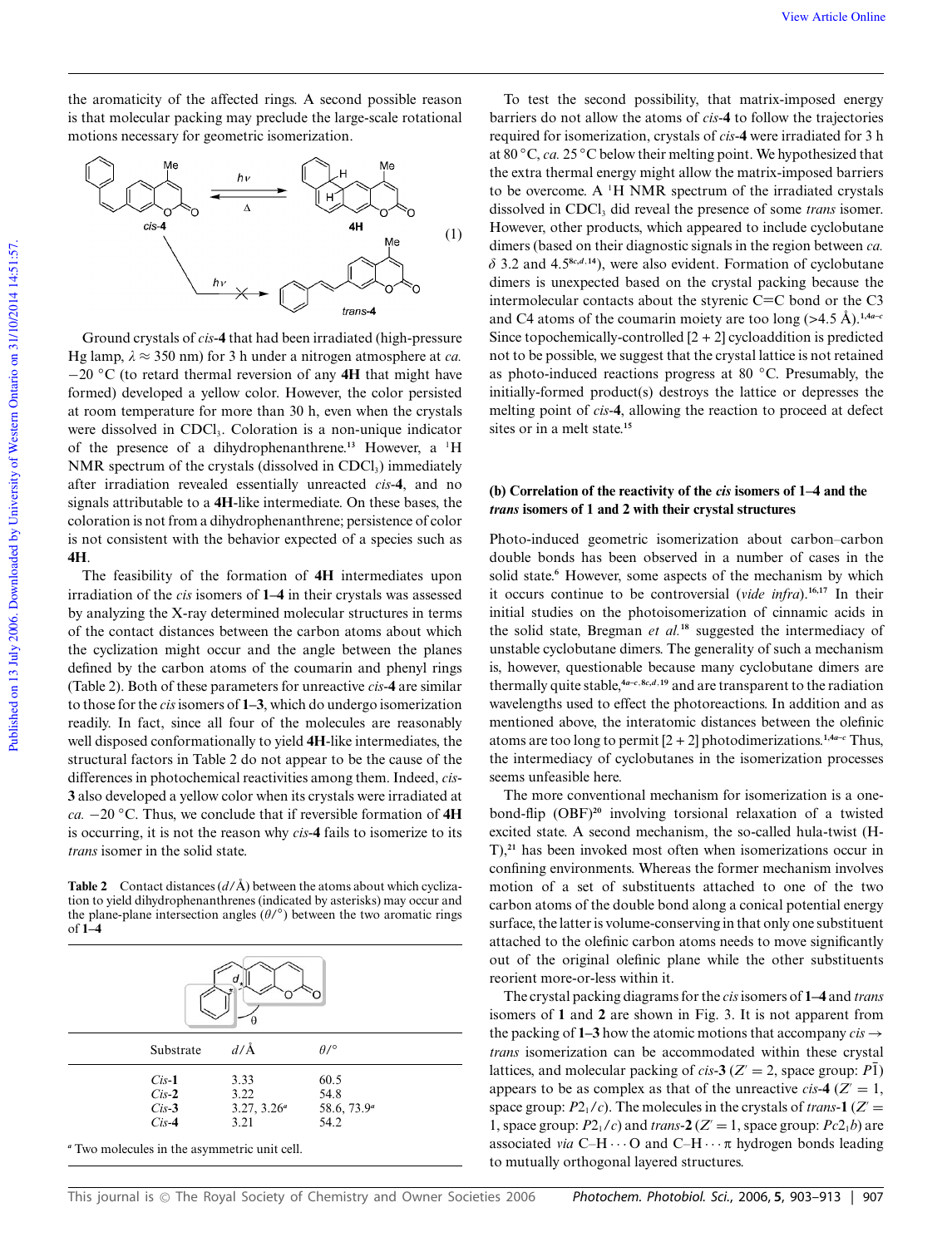

**Fig. 3** Molecular packing diagrams of the *cis*-styrylcoumarins **1–4** and *trans*-styrylcoumarins **1** and **2**.

In a pioneering study, Gavezzotti has analyzed the relationship between molecular transformations and cavity volumes in crystal lattices.**<sup>22</sup>** Additionally, Ohashi has shown how X-ray and UVinduced racemization of chiral cobaloxime complexes can be rationalized by the cavity volumes near the chiral centers.**<sup>23</sup>** Recently, Natarajan *et al.* have also analyzed solid-state  $cis \rightarrow$ *trans* isomerizations based on plots of the locations of cavities within lattices.**<sup>24</sup>** In hopes of gaining additional insights about the directions along which the atomic motions may occur most easily in the crystal lattices of the *cis* isomers of **1–4** and the *trans* isomers of **1** and **2**, we have generated their 'cavity plots' using the PLATON program.**<sup>25</sup>** In it, a 'probe species' with a defined radius '*r*' explores the unit cell and outputs the available void spaces in the form of spheres corresponding to a particular radius (*R*, where  $R \ge r$ ). The plots generated with  $r = 0.80$  Å are shown in Fig. 4 for the *cis* isomers of **1–4** and *trans* isomers of **1** and **2**. As  $r \rightarrow 0$ , the sum of the void volumes approaches a van der Waals limit. The approach to this limit was calculated per  $100 \text{ Å}^3$  of crystal lattice of the *cis* isomers of **1–4** by decreasing '*r*' progressively (Fig. 5). However, we did not continue the calculations to  $r = 0$  Å because spaces smaller than a certain size are not useful in understanding dynamic processes.

In the well-accepted theory of Vrentas and Duda, void volumes are separated into 'interstitial' and 'hole' components.**<sup>26</sup>** The former is in very small pockets where the van der Waals shapes of abutting atoms do not permit them to occupy all of the vicinal space. An analogy is the spaces between hard spheres of one size packed as tightly as possible in a box. As such, interstitial volume is not useful to explain dynamic processes, and it would be included in the void volumes of Fig. 5 if  $\dot{r}$  were allowed to go to 0 Å; arbitrarily, we have set a limit below which interstitial hole free volume would be included in the void volumes of Fig. 5 at  $r =$ 0.5 Å. Our focus is on the hole component of the void volume because it includes much larger spaces and occurs where groups of covalently attached atoms cannot pack with sufficient efficiency to leave only interstitial volume between them.

According to Fig. 5, both of the unmethylated and both of the methylated *cis* isomers have comparable amounts of void volume in their respective crystal lattices at least when  $r > 0.5$  Å. On this basis, the total amount of void volume within a lattice is not a good indicator of why molecules in three of the crystals are able to undergo isomerization, but those in the fourth are not. We believe that the answer lies in the *specific location* of the hole free volume within a unit cell. Thus, a more careful inspection of Fig. 4 reveals that the voids detected in the crystals of the *cis* isomers of **1–3** are located over the phenyl rings and in a direction that can lead to the *trans* isomers. The locations of void spaces in the unreactive *cis*-**4** crystal are in the opposite direction, where rotation would lead to collision between the phenyl and coumarin parts of one molecule.

Obviously, real voids in a crystal are not spherical; this model provides only a useful indication of the sizes of the voids. Regardless, when  $r = 0.8 \text{ Å}$ , the spherical void volume, 2.14  $\text{Å}^3$ ,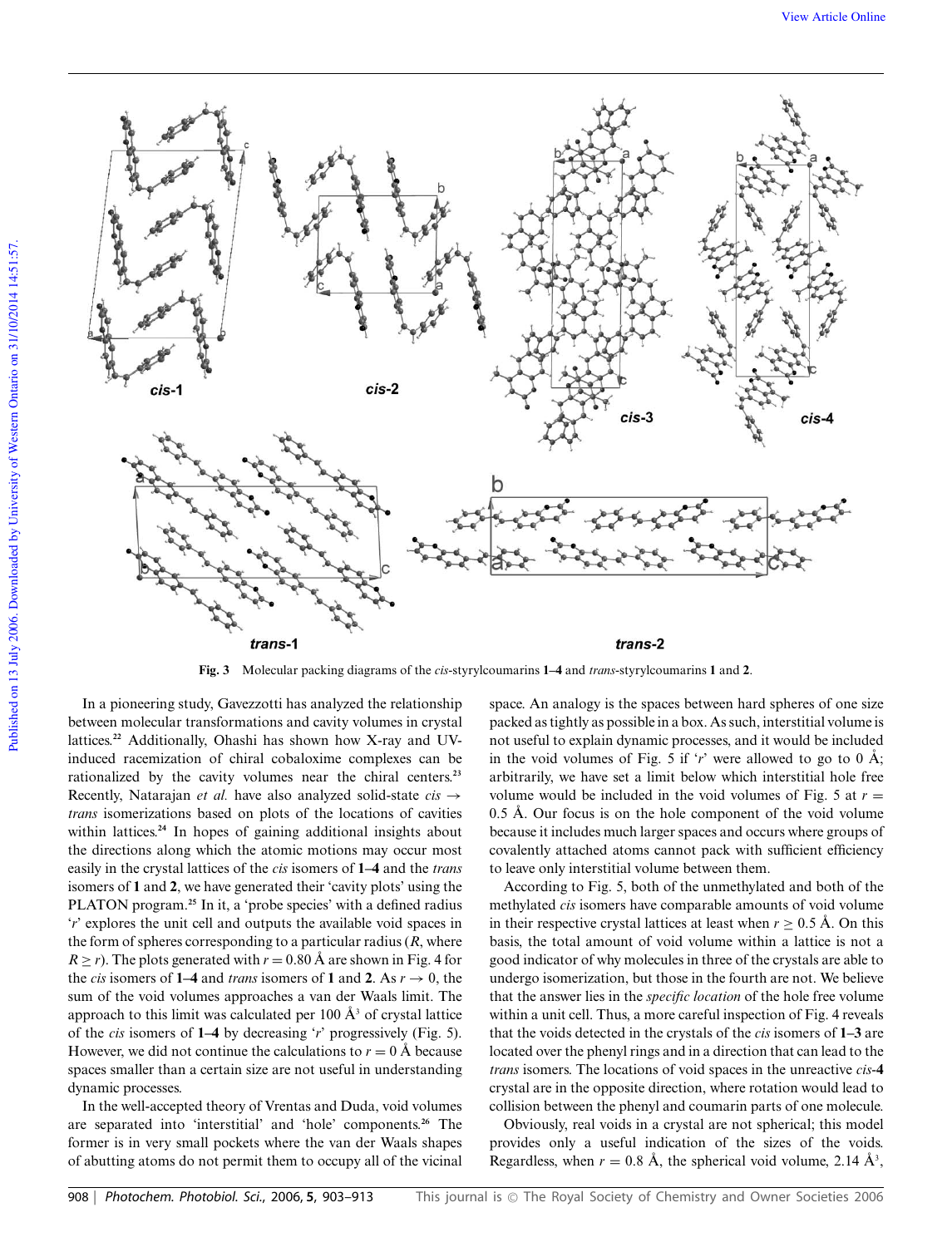

**Fig. 4** The PLATON-generated cavity plots with a probe radius of 0.80 Å. The spheres represent voids or empty spaces in the crystal lattices of *cis*-styrylcoumarins **1–4** and *trans*-styrylcoumarins **1** and **2**. Notice that the spheres are located in the proximity of the phenyl rings and the olefinic carbons in the case of **1** and **2**. In the case of **3**, the voids are located closer to the phenyl rings, which may permit marginal rotational motions of the phenyl rings in crystal lattice. Observe that the void space present in **4** is, in contrast, not in the direction in which the motion of the phenyl ring may lead to the *trans* isomer. Curved arrows from the phenyl rings to the voids are included to show the expected direction of incipient motions of phenyl groups after electronic excitation. In the case of *trans* isomers **1** and **2**, the voids are located at the unfavorable centers for *trans*  $\rightarrow$  *cis* isomerization to happen.



**Fig. 5** The calculated void volumes (%) for *cis*-styrylcoumarins **1–4** with a decreasing cut-off limit of the probe radius.

should be sufficient to allow some atoms of a phenyl ring and the attached olefinic atoms of *cis*-**1–3** to move in trajectories that are along the routes for isomerization; indeed, arguments for trajectories along conical intersections have been hypothesized widely for other systems not necessarily within crystalline lattices.**<sup>27</sup>** The classical momentum gained from these initial motions, as electronically excited molecules move along their potential energy surfaces, may be sufficient to drive the system over barriers that would otherwise be inaccessible. In fact, Craig and co-workers emphasized long ago the importance of a particular type of *lattice instability* rendered by localized electronic excitation of a molecule in the crystal lattice.**<sup>28</sup>** They suggested that reactions not expected based on the ground-state structures may indeed occur if the *dynamic pre*-*formation* can be tolerated in the crystal lattice by the nearest neighbors. In this context, it is also noteworthy that Hollingsworth and McBride**<sup>2</sup>***<sup>c</sup>* and McBride *et al.*, **<sup>2</sup>***d***–***<sup>e</sup>* have advanced "local stress" to rationalize the reactivity of various azoalkanes and diacyl peroxides in the solid state.

As the initial (vibrationally and rotationally hot) Franck– Condon state of a styrylcoumarin that has been electronically excited with a 350 nm (81.7 kcal Einstein<sup>-1</sup>) photon relaxes to its 0th vibronic level, *ca.* 60 kcal mol<sup>−</sup><sup>1</sup> above the ground state, >20 kcal of heat is dissipated to the lattice. Inoue and coworkers have demonstrated that specific dumping of excess excitation energy into the bonds of neighboring ground-state molecules can cause them to undergo specific reactions.**<sup>29</sup>** Here, the vibrational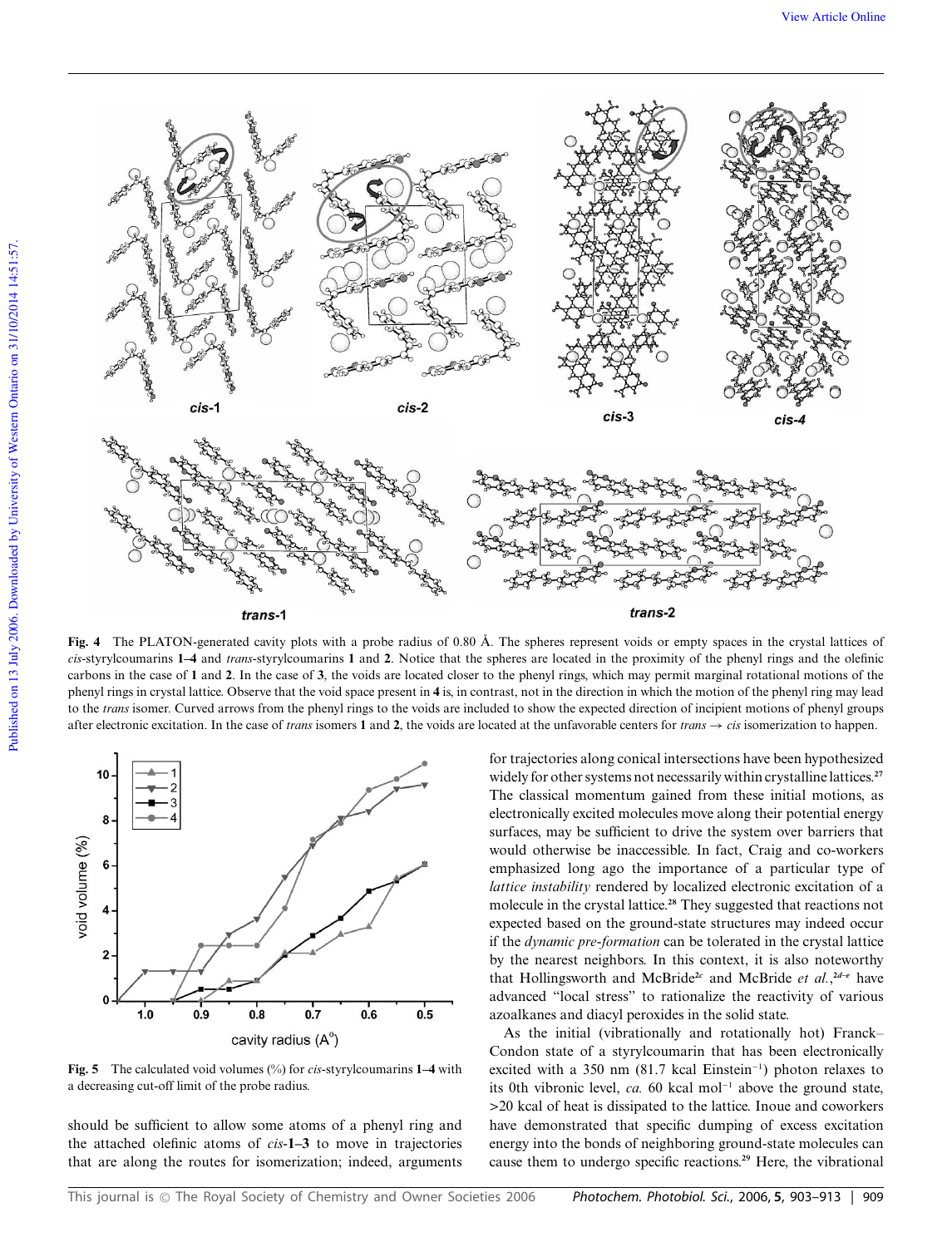and rotational excitation of bonds of neighboring ground-state molecules will make the reaction cavity more malleable. However, the attendant expansion and softening of the lattice will aid isomerization only if the time for transfer of energy to relevant modes of the immediate lattice is comparable to and persists as long as the excited state lifetimes of the styrylcoumarin.**<sup>30</sup>**

The unfavorable locations of the void cavities in *cis*-**4** do not aid the rotational motions that are essential for isomerization. They direct the phenyl rings along a trajectory that is not conducive to isomerization. To determine whether similar considerations can explain the lack of *trans*  $\rightarrow$  *cis* isomerization in crystals of *trans*-1 and -**2**, we have examined the locations of void cavities in their crystal lattices. The cavity plots (Fig. 4) show, as in the case of *cis*-**4**, that the locations of voids are not at appropriate regions for the motions of atoms or groups of atoms to lead to  $trans \rightarrow cis$ isomerization.

Finally, in order to test the generality of these observations, we have constructed cavity plots for crystals of *cis*-1,2 bis(1-naphthyl)ethylene,**<sup>6</sup>***<sup>c</sup> Z*-2-benzylidenebutyrolactone,**<sup>6</sup>***<sup>b</sup> E*-2 chlorocinnamic acid,**<sup>31</sup>***a***–***<sup>b</sup> Z*-2-chlorocinnamic acid,**<sup>31</sup>***<sup>b</sup> trans*-1,2 dibenzoylethylene,**<sup>6</sup>***a***,31***<sup>c</sup> Z*-2-methylcinnamic acid**<sup>31</sup>***<sup>b</sup>* and *cis*-1,2 bis(azulenyl)ethylene.**<sup>24</sup>** Some of these crystal do and others do not undergo photo-induced  $cis \rightarrow trans$  or *trans*  $\rightarrow cis$ isomerization; see electronic supplementary information (ESI) for details.‡ *The actual results in all cases can be understood based on the locations of void cavities in the crystal lattices.* Thus, we hypothesize that the locations of individual pockets of void volume in a crystal are much more important than the sum of the void volumes within a unit cell. If placed appropriately, a void volume may act as a vector for the intramolecular motions of groups along pathways leading to geometric isomerizations (as well as other reactions). If, in addition, the excess vibronic energy from relaxation of the Franck–Condon to adiabatic excited state geometries can be dumped rapidly into the immediate space near the reacting molecule, the probability of overcoming the barriers to isomerization may be increased. Essentially, the matrix need not maintain a Boltzmann distribution of vibronic and rotational states during the excited state lifetime of a reactive molecule, and the pathway to isomerization (of a styrylcoumarin in our cases) can be facilitated.**<sup>32</sup>**

# **4. Conclusions**

Our investigations of the reasons for the surprising observation that 3 *cis*-styryl coumarins **1–3** can undergo photo-induced  $cis \rightarrow$ *trans* isomerizations in their crystalline solid states, but crystals of a structurally-related *cis*-styrylcoumarin **4** and the *trans*isomers of **1–4** do not, have led us to hypothesize that the *locations* of voids are more important than the sum of the void volumes within a crystalline lattice, and that dumping excess energy of the electronic state into its immediate environment may increase the efficiency of the isomerizations as well. Clearly, these concepts need to be tested further before they can be placed on a reasonably firm footing. However, there are precedents for similar energy dumping modes, such as the use of excess vibronic energy from an electronically excited state of one molecule to facilitate hydrogen bond-breaking in another molecule in its electronic ground state.**<sup>30</sup>**

The ideas advanced here are amenable to experimental testing since there are many other systems that can be similarly examined.

In this regard, we have analyzed the cavity plots of the crystal structures of unreactive *trans*-**1–2** and several other systems in which geometric isomerization has been reported by others to occur readily or not at all in the solid state. Indeed, the reactivity/unreactivity patterns can be rationalized on the basis of the locations of void spaces within the crystal lattices. They lend support to our contention that the approach advanced here may be applicable generally. It will be interesting to determine whether exceptions exist.

# **5. Experimental**

The commercially available chemicals were used as received. The starting materials for the syntheses of styrylcoumarins **1–4**, *viz.*, 7-methylcoumarin (mp 118–120 ◦C; lit.,**<sup>10</sup>***<sup>a</sup>* mp 128–129 ◦C), 4,6 dimethylcoumarin (mp 151–153 ◦C; lit.,**<sup>10</sup>***<sup>b</sup>* mp 150 ◦C), and 4,7 dimethylcoumarin (mp 134–136 ◦C; lit.,**<sup>10</sup>***<sup>a</sup>* mp 131–132 ◦C), were prepared according to reported procedures.**<sup>10</sup>** 6-Methylcoumarin (Lancaster, 99%) was used as received.

# **(a) Representative procedure for preparation of 6- and 7-bromomethylcoumarins**

4,6-Dimethylcoumarin (4 g, 23.0 mmol) and *N*-bromosuccinimide (4.3 g, 24.2 mmol) were placed in a round-bottom flask containing 45 mL of carbon tetrachloride. The contents were heated at reflux for 24 h under a nitrogen atmosphere. After this period, the reaction mixture was cooled and the solvent removed *in vacuo.* The residue was treated with 10% aqueous potassium hydroxide (100 mL) and extracted with ethyl acetate ( $3 \times 50$  mL). The combined extracts were washed with brine, dried over anhydrous sodium sulfate and the solvent was removed *in vacuo.* The crude product was recrystallized from ethanol to give 3.9 g (67%) of colorless crystals, 4-methyl-6-bromomethylcoumarin (mp 180– 182 ◦C; lit.,**<sup>11</sup>** 178–180 ◦C). 6-Bromomethylcoumarin (mp 150– 152 ◦C; lit.,**<sup>11</sup>** 148–149 ◦C), 7-bromomethylcoumarin (mp 168– 170 ◦C; lit.,**<sup>11</sup>** 172–176 ◦C), and 4-methyl-7-bromomethylcoumarin (mp 195–196 ◦C; lit.,**<sup>11</sup>** 196 ◦C) were synthesized following similar procedures.

# **(b) Preparation of phosphonium salts**

Triphenylphosphine (3.2 g, 12.3 mmol) and 4-methyl-6 bromomethylcoumarin (3 g, 11.8 mmol) were dissolved in dry benzene (30 mL) and heated at reflux for 20 h under an  $N_2$ atmosphere. Subsequently, the contents were cooled to afford a colorless solid material, which was filtered under suction, washed several times with petroleum ether, and dried to yield 5.7 g (94%) of crude product that was used without further purification.

### **(c) General procedure for the synthesis of 6- and 7-styrylcoumarins (1–4)**

To a stirred suspension of a mixture of a triphenylphosphonium salt of 6- or 7-bromomethylcoumarin (1.30 mmol) and benzaldehyde (1.00 mmol) in dichloromethane (5 mL) was added aqueous sodium hydroxide (50%, 1.2 mL) dropwise at 0 ◦C. The color of the solution turned orange-red immediately. After stirring the reaction mixture for 30–40 min, the reaction was quenched by adding water. The reaction mixture was extracted with chloroform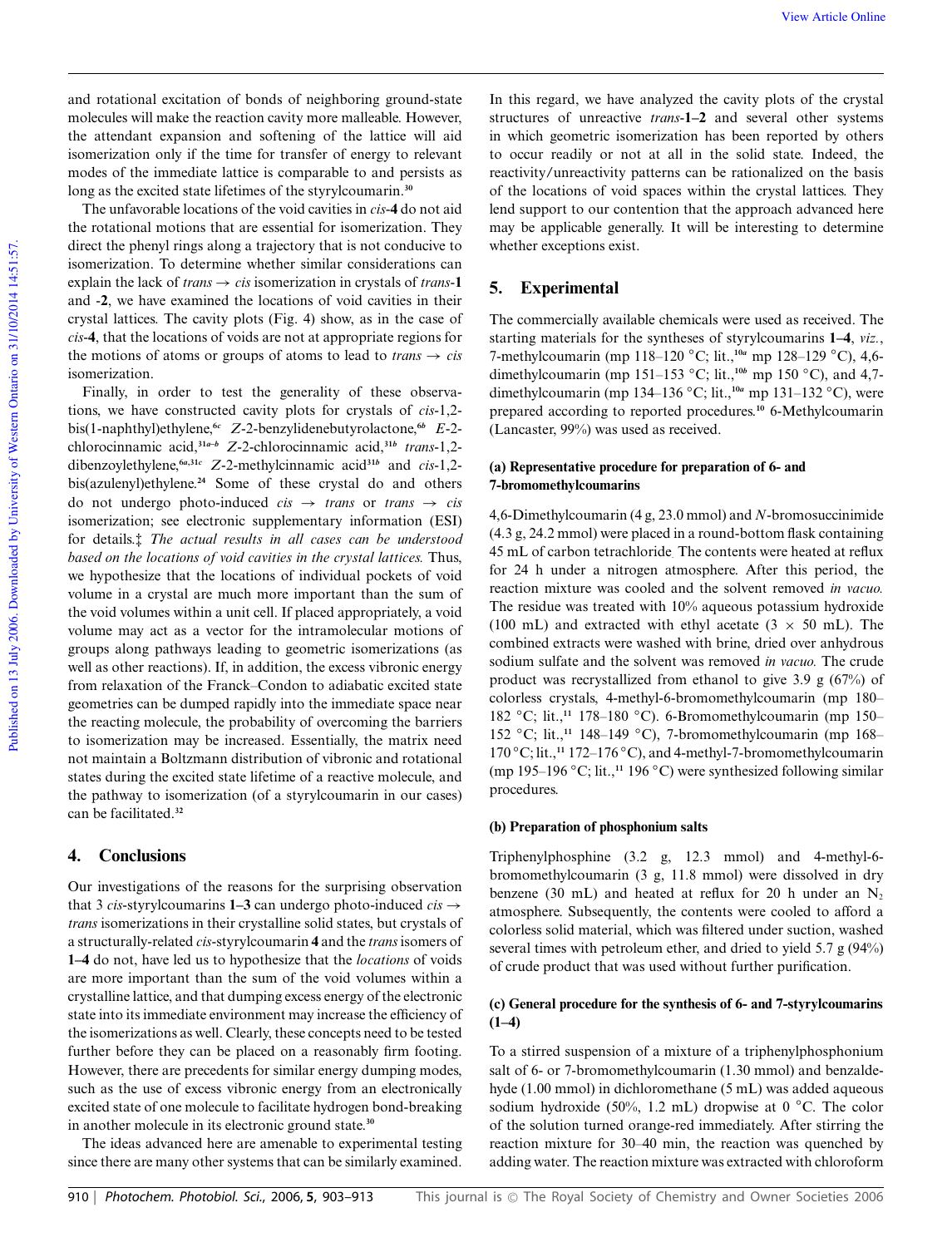$(3 \times 30 \text{ mL})$  and the combined extracts were washed with brine, dried over anhydrous sodium sulfate and filtered. The solvent was removed *in vacuo* and the crude product was passed through a short silica-gel column using chloroform as the eluting solvent. Separation of *cis* and *trans* isomers was accomplished by radial chromatography technique using a Chromatotron apparatus and ethyl acetate-petroleum ether as the eluting solvent. Single crystals of the *cis* isomers were grown slowly by evaporating solutions with mixed solvents—dichloromethane and either petroleum ether or chloroform.

*Cis***-1.** Colorless shiny crystals, mp 78–80 °C, IR (KBr) cm<sup>-1</sup> 3076, 2923, 1716, 1564; <sup>1</sup>H NMR (CDCl<sub>3</sub>, 400 MHz)  $\delta$  6.45 (d,  $J = 9.5$  Hz, 1H), 6.71 (dd,  $J_1 = 42.5$  Hz,  $J_2 = 12.2$  Hz, 2H), 7.25 (d, *J* = 8.6 Hz, 1H), 7.23–7.35 (m, 5H), 7.41 (d, *J* = 2.0 Hz, 1H), 7.47 (dd,  $J_1 = 8.7$  Hz,  $J_2 = 2.0$  Hz, 1H), 7.63 (d,  $J = 9.5$  Hz, 1H); <sup>13</sup>C NMR (CDCl<sub>3</sub>, 100 MHz)  $\delta$  116.6, 116.7, 118.6, 127.5, 127.9, 128.1, 128.4, 128.7, 131.4, 132.5, 133.7, 136.6, 143.3, 152.9, 160.7; Anal. Calcd for  $C_{17}H_{12}O_2$  ( $M_r = 248.28$ ) C: 82.24; H: 4.87. Found C: 82.14; H: 4.96.

*Trans***-1.** Pale yellow crystals, mp 132–134 °C, IR (KBr) cm<sup>-1</sup> 3027, 2362, 1741, 1617, 1566; <sup>1</sup>H NMR (CDCl<sub>3</sub>, 400 MHz)  $\delta$  6.38 (d, *J* = 9.5 Hz, 1H), 7.04 (s, 2H), 7.22 (t, *J* = 7.5 Hz, 1H), 7.26 (d, *J* = 8.6 Hz, 1H), 7.31 (t, *J* = 7.3 Hz, 1H), 7.45 (d, *J* = 7.3 Hz, 2H), 7.50 (d, *J* = 2.2 Hz, 1H), 7.62–7.67 (m, 2H); <sup>13</sup>C NMR (CDCl<sub>3</sub>, 100 MHz) d 117.0, 117.2, 119.0, 125.4, 126.5, 126.6, 128.0, 128.79, 129.69, 129.74, 134.0, 136.7,143.3, 153.4, 160.6; Anal. Calcd for  $C_{17}H_{12}O_2$  ( $M_r = 248.28$ ) C: 82.24; H: 4.87. Found C: 82.10; H: 4.82.

*Cis***-2.** Colorless crystals, mp 86–88 ◦C, IR (KBr) cm<sup>−</sup><sup>1</sup> 3052, 1711, 1608, 1542; <sup>1</sup>H NMR (CDCl<sub>3</sub>, 400 MHz)  $\delta$  6.31 (d,  $J =$ 9.5 Hz, 1H), 6.63 (dd,  $J_1 = 68.0$  Hz,  $J_2 = 12.4$  Hz, 2H), 7.08 (d, *J* = 8.4 Hz, 1H), 7.14–7.21 (m, 6H), 7.25 (d, *J* = 8.0 Hz, 1H), 7.58  $(d, J = 9.5 \text{ Hz}, 1\text{H})$ ; <sup>13</sup>C NMR (CDCl<sub>3</sub>, 100 MHz)  $\delta$  116.1, 116.8, 117.7, 125.3, 127.4, 127.8, 128.4, 128.5, 128.7, 133.1, 136.3, 141.4, 143.0, 154.0, 160.9; Anal. Calcd for  $C_{17}H_{12}O_2$  ( $M_r = 248.28$ ) C: 82.24; H: 4.87. Found C: 82.29; H: 4.92.

*Trans***-2.** Yellow crystals, mp 206–208 ◦C, IR (KBr) cm<sup>−</sup><sup>1</sup> 3072, 3021, 1711, 1604; <sup>1</sup>H NMR (CDCl<sub>3</sub>, 400 MHz)  $\delta$  6.38 (d,  $J =$ 9.5 Hz, 1H), 7.17 (dd, *J*<sup>1</sup> = 45.2 Hz, *J*<sup>2</sup> = 16.3 Hz, 2H), 7.29– 7.46 (m, 6H), 7.54 (d, *J* = 7.6 Hz, 2H), 7.68 (d, *J* = 9.5 Hz, 1H); <sup>13</sup>C NMR (CDCl<sub>3</sub>, 100 MHz)  $\delta$  114.2, 116.0, 118.1, 122.6, 126.9, 127.9, 128.0, 128.5, 128.8, 132.0, 136.4, 141.4, 143.0, 154.5, 160.9; Anal. Calcd for  $C_{17}H_{12}O_2$  ( $M_r = 248.28$ ) C: 82.24; H: 4.87. Found C: 82.32; H: 4.80.

*Cis***-3.** Colorless shiny crystals, mp 79–81 ◦C, IR (KBr) cm<sup>−</sup><sup>1</sup> 3008, 2922, 1722, 1568; <sup>1</sup>H NMR (CDCl<sub>3</sub>, 400 MHz)  $\delta$  2.20 (s, 3H), 6.25 (s, 1H), 6.68 (dd, *J*<sup>1</sup> = 45.4 Hz, *J*<sup>2</sup> = 12.2 Hz, 2H), 7.19  $(d, J = 8.8 \text{ Hz}, 1\text{H}), 7.23-7.30 \text{ (m, 5H)}, 7.38 \text{ (d, } J = 8.8 \text{ Hz}, 1\text{H}),$ 7.44 (s, 1H); <sup>13</sup>C NMR (CDCl<sub>3</sub>, 100 MHz)  $\delta$  18.3, 115.0, 116.8, 119.6, 124.8, 127.4, 128.4, 128.5, 128.6, 131.3, 132.6, 133.1, 136.9, 152.28, 152.31, 160.7; Anal. Calcd for  $C_{18}H_{14}O_2$  ( $M_r = 262.30$ ) C: 82.42; H: 5.38. Found C: 82.38; H: 5.31.

*Trans***-3.** Yellow crystals, mp 146–150 ◦C, IR (KBr) cm<sup>−</sup><sup>1</sup> 3062, 3025, 2359, 1733, 1626, 1595, 1565; <sup>1</sup>H NMR (CDCl<sub>3</sub>, 400 MHz)  $\delta$  2.49 (s, 3H), 6.32 (s, 1H), 7.12 (dd,  $J_1 = 20.1$  Hz,  $J_2 = 16.6$  Hz, 2H), 7.27–7.40 (m, 4H), 7.53 (d, *J* = 7.6 Hz, 2H), 7.66 (s, 1H),

7.71 (d,  $J = 8.5$  Hz, 1H); <sup>13</sup>C NMR (CDCl<sub>3</sub>, 100 MHz)  $\delta$  18.7, 115.4, 117.4, 120.1, 122.4, 126.5, 126.9, 128.0, 128.7, 129.4, 129.5, 133.7, 136.8, 152.2, 152.9, 160.6; Anal. Calcd for  $C_{18}H_{14}O_2$  ( $M_r =$ 262.30) C: 82.42; H: 5.38. Found C: 82.45; H: 5.46.

*Cis***-4.** Colorless shiny plates, mp 110–114 °C, IR (KBr) cm<sup>-1</sup>, 2920, 1728, 1610, 1382; <sup>1</sup>H NMR (CDCl<sub>3</sub>, 400 MHz) δ 2.42 (s, 3H), 6.26 (s, 1H), 6.69 (dd, *J*<sup>1</sup> = 65.5 Hz, *J*<sup>2</sup> = 12.2 Hz, 2H), 7.17 (d, *J* = 8.3 Hz, 1H), 7.21–7.28 (m, 6H), 7.42 (d, *J* = 8.0 Hz, 1H); <sup>13</sup>C NMR (CDCl<sub>3</sub>, 100 MHz)  $\delta$  18.5, 114.6, 116.9, 118.7, 124.2, 125.0, 127.7, 128.3, 128.5, 128.7, 132.9, 136.4, 141.2, 152.1, 153.5, 160.9; Anal. Calcd for  $C_{18}H_{14}O_2$  ( $M_r = 262.30$ ) C: 82.42; H: 5.38. Found C: 82.31; H: 5.29.

*Trans***-4.** Thick yellow plates, mp 194–198 °C, IR (KBr) cm<sup>-1</sup> 3056, 3026, 1712, 1607, 1546; <sup>1</sup>H NMR (CDCl<sub>3</sub>, 400 MHz)  $\delta$  2.42 (d,  $J = 1.2$  Hz, 3H), 6.24 (d,  $J = 1.2$  Hz, 1H), 7.15 (dd,  $J_1 =$ 44 Hz, *J*<sup>2</sup> = 16.4 Hz, 2H), 7.27–7.44 (m, 5H), 7.52–7.56 (t, *J* = 8.0 Hz, 3H); <sup>13</sup>C NMR (CDCl<sub>3</sub>, 100 MHz)  $\delta$  18.6, 114.3, 114.5, 119.1, 122.3, 124.7, 126.8, 126.9, 128.5, 128.8, 131.7, 136.4, 141.2, 152.1, 153.9, 160.9; Anal. Calcd for  $C_{18}H_{14}O_2$  ( $M_r = 262.30$ ) C: 82.42; H: 5.38. Found C: 82.36; H: 5.33.

### **(d) General procedure for the solid- and solution-state irradiations of 1–4**

The crystals of styrylcoumarin (*ca.* 0.1 g) were crushed gently such that the crystallinity was preserved. They were spread evenly along the interior surface of a Pyrex test tube and rotated over a turn table during irradiation in a Luzchem photochemical reactor  $(\lambda \approx 350 \text{ nm})$  for 60–100 h at room temperature (*ca.* 25 °C). The tubes were removed from the reactor from time to time and shaken thoroughly to maintain sample homogeneity.

For solution-state irradiations, *ca.*  $1 \times 10^{-3}$  to  $1 \times 10^{-4}$  M benzene solutions of a *trans* isomer of **1–4** in a Pyrex tube were purged with  $N_2$  gas for 30 min, closed, and irradiated for 7 h in a Luzchem photoreactor ( $\lambda \approx 350$  nm). Subsequently, the solvent was removed *in vacuo* by rotary evaporator and the remainder was analyzed by 400 MHz <sup>1</sup>H NMR spectroscopy (JEOL-Lambda 400 MHz) and GC (Perkin Elmer-Clarus 500, Elite 1 column) to determine the photoproduct composition and extent of reaction.

### **(e) X-Ray crystal structure determinations**

Intensity data were collected on Siemens P4 diffractometer (*cis*-**1**) and Bruker SMART/CCD diffractometers (*trans*-**1–2**, *cis*-**2– 4**) using MoKa ( $\lambda = 0.71073$  Å) radiation. The structures were solved by direct methods and were refined on  $F<sup>2</sup>$  by a full-matrix least-squares technique using SHLEXL-97.**<sup>33</sup>** All atoms, except hydrogens, were refined anisotropically. Hydrogen atoms were placed in their idealized positions and refined by the riding model.

CCDC reference numbers 611803–611808.

For crystallographic data in CIF or other electronic format see DOI: 10.1039/b606027g

### **Acknowledgements**

JNM is thankful to the department of science and technology (DST), India for generous financial support. PV is grateful to CSIR, India for a senior research fellowship. RGW thanks the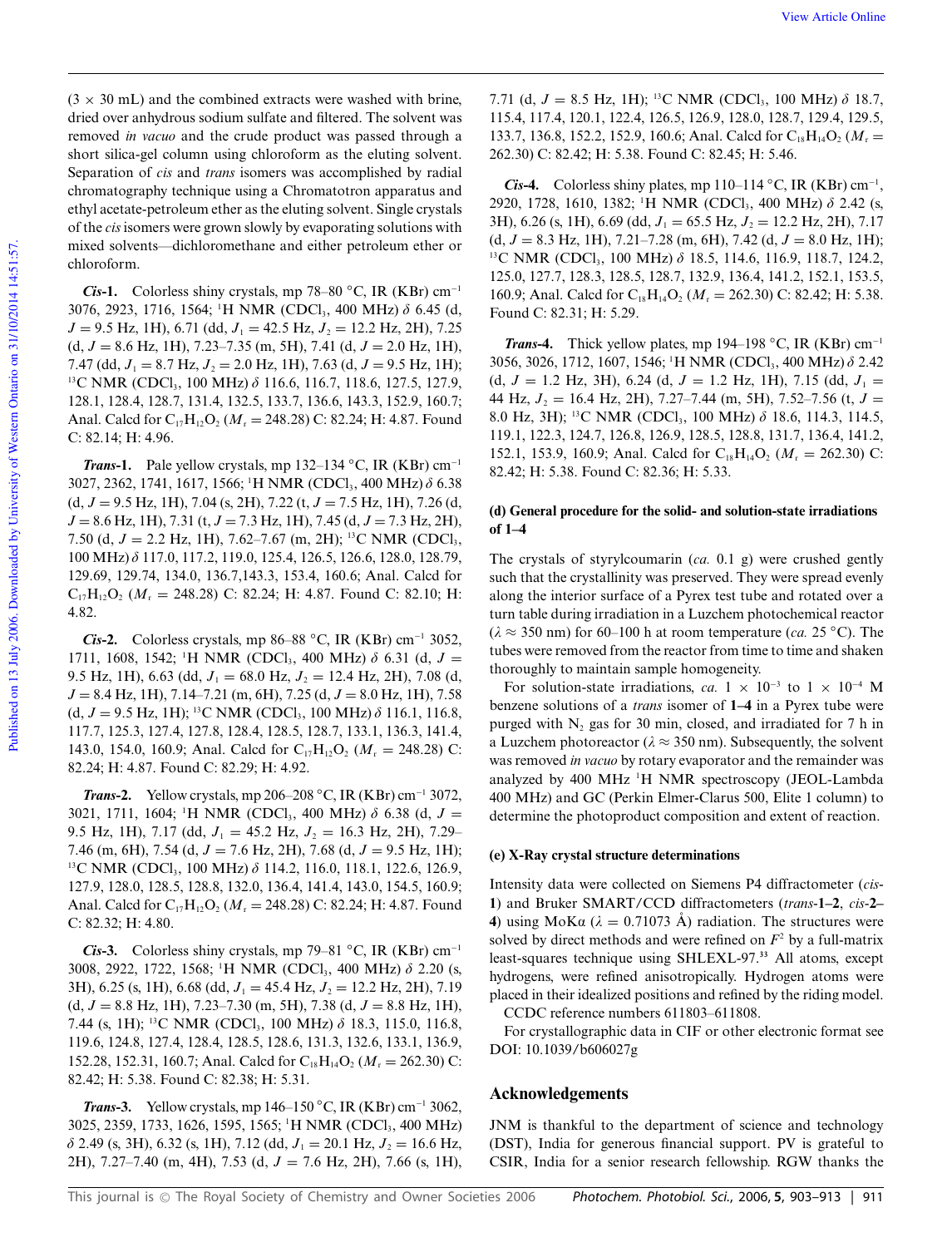US National Science Foundation and Georgetown University for support that allowed his participation at IIT Kanpur.

# **References**

- 1 G. M. J. Schmidt, Photodimerization in the solid state, *Pure Appl. Chem.*, 1971, **27**, 647–678.
- 2 (*a*) J. R. Scheffer, M. A. Garcia-Garibay and O. Nalamasu, Influence of the molecular crystalline environment on organic photorearrangements, *Org. Photochem.*, 1987, **8**, 249–347; (*b*) J. R. Scheffer and W. Xia, Asymmetric induction in organic photochemistry *via* the solidstate ionic chiral auxiliary approach, *Top. Curr. Chem.*, 2005, **254**, 233–262; (*c*) M. D. Hollingsworth and J. M. McBride, Photochemical mechanism in single crystals: FTIR studies of diacyl peroxides, *Adv. Photochem.*, 1990, **15**, 279–379; (*d*) J. M. McBride, B. E. Segmuller, M. D. Hollingsworth, D. E. Mills and B. A. Weber, Mechanical stress and reactivity in organic solids, *Science*, 1986, **234**, 830–835; (*e*) J. M. McBride, The role of local stress in solid-state radical reactions, *Acc. Chem. Res.*, 1983, **16**, 304–312; (*f*) H. E. Zimmerman and E. E. Nesterov, Development of experimental and theoretical crystal lattice organic photochemistry: The quantitative cavity. Mechanistic and exploratory organic photochemistry, *Acc. Chem. Res.*, 2002, **35**, 77–85; (*g*) A. E. Keating and M. A. Garcia-Garibay, Photochemical solidto-solid reactions, in *Molecular and Supramolecular Photochemistry*, ed. V. Ramamurthy and K. S. Schanze, Marcel Dekker, New York, 1998, vol. 2, ch. 5; (*h*) M. A. Garcia-Garibay, Engineering carbene rearrangements in crystals: From molecular information to solid-state reactivity, *Acc. Chem. Res.*, 2003, **36**, 491–498; (*i*) F. Toda, Solid state organic chemistry: Efficient reactions, remarkable yields, and stereoselectivity, *Acc. Chem. Res.*, 1995, **28**, 480–486; (*j*) F. Toda, Thermal and photochemical reactions in the solid-state, *Top. Curr. Chem.*, 2005, **254**, 1–40; (*k*) F. Toda and K. Tanaka, Solvent-free organic synthesis, *Chem. Rev.*, 2000, **100**, 1025–1074; (*l*) V. Ramamurthy and K. Venkatesan, Photochemical reactions of organic crystals, *Chem. Rev.*, 1987, **87**, 433–481.
- 3 (*a*) K. Venkatesan and V. Ramamurthy, Bimolecular photoreactions in crystals, in *Photochemistry in Organized and Constrained Media*, ed. V. Ramamurthy, VCH, New York, 1991, pp. 133–184; (*b*) J. R. Scheffer and P. R. Pokkuluri, Unimolecular photoreactions of organic crystals: The medium is the message, in *Photochemistry in Organized and Constrained Media*, ed. V. Ramamurthy, VCH, New York, 1991, pp. 185–246; (*c*) J. N. Moorthy and K. Venkatesan, Stereospecific photodimerization of coumarins in crystalline inclusion complexes. Molecular and crystal structure of 1 : 2 complex of (*S*,*S*)- (−)-1,6-bis(*o*-chlorophenyl)-1,6-diphenyl-hexa-2,4-diyne-1,6-diol and coumarin, *J. Org. Chem.*, 1991, **56**, 6957–6960; (*d*) D. B. Varshney, G. S. Papaefstathiou and L. R. MacGillivray, Site-directed regiocontrolled synthesis of a 'head-to-head' photodimer *via* a single-crystal-to-singlecrystal transformation involving a linear template, *Chem. Commun.*, 2002, 1964–1965; (*e*) T. D. Hamilton, G. S. Papaefstathiou and L. R. MacGillivray, A polyhedral host constructed using a linear template, *J. Am. Chem. Soc.*, 2002, 124, 11606–11607; (*f*) T. Friščič and L. R. MacGillivray, 'Template-switching': A supramolecular strategy for the quantitative, gram-scale construction of a molecular target in the solid state, *Chem. Commun.*, 2003, 1306–1307; (g) X. Gao, T. Friščič and L. R. MacGillivray, Supramolecular construction of molecular ladders in the solid state, *Angew. Chem., Int. Ed.*, 2003, **43**, 232–236; (*h*) T. Friščič, D. M. Drab and L. R. MacGillivray, A test for homology: Photoactive crystalline assemblies involving linear templates based on a homologous series of phloroglucinols, *Org. Lett.*, 2004, **6**, 4647–4650; (*i*) S. Ohba, H. Hosomi and Y. Ito, *In situ* X-ray observation of pedallike conformational change and dimerization of *trans*-cinnamamide in cocrystals with phthalic acid, *J. Am. Chem. Soc.*, 2001, **123**, 6349–6352; (*j*) G. W. Coates, A. R. Dunn, L. M. Henling, J. W. Ziller, E. B. Lobkovsky and R. H. Grubbs, Phenyl-perfluorophenyl stacking interactions: Topochemical  $[2 + 2]$  photodimerization and photopolymerization of olefinic compounds, *J. Am. Chem. Soc.*, 1998, **120**, 3641–3649.
- 4 (*a*) M. D. Cohen and G. M. J. Schmidt, Topochemistry. Part I. A survey, *J. Chem. Soc.*, 1964, 1996–2000; (*b*) M. D. Cohen, G. M. J. Schmidt and F. I. Sonntag, Topochemistry. Part II. The, photochemistry of *trans*-cinnamic acids, *J. Chem. Soc.*, 1964, 2000–2013; (*c*) G. M. J. Schmidt, Topochemistry. Part III. The, crystal chemistry of some *trans*cinnamic acids, *J. Chem. Soc.*, 1964, 2014–2021; (*d*) M. D. Cohen,

Photochemistry of organic solids, *Angew. Chem., Int. Ed. Engl.*, 1975, **14**, 386–393.

- 5 For example, see: (*a*) J. Harada, H. Uekusa and Y. Ohashi, X-Ray analysis of structural changes in photochromic salicylideneaniline crystals. Solid-state reaction induced by two-photon excitation, *J. Am. Chem. Soc.*, 1999, **121**, 5809–5810; (*b*) J. Harada and K. Ogawa, Invisible but common motion in organic crystals: A pedal motion in stilbenes and azobenzenes, *J. Am. Chem. Soc.*, 2001, **123**, 10884–10888; (*c*) A. Natarajan, J. T. Mague, K. Venkatesan and V. Ramamurthy, Large molecular motions are tolerated in crystals of diamine double salt of *trans*-chlorocinnamic acids with *trans*-1,2-diaminocyclohexane, *Org. Lett.*, 2005, **7**, 1895–1898 and references therein; (*d*) K. Tanaka, T. Hiratsuka, S. Ohba, M. Reza Naimi-Jamal and G. Kaupp, One-way photo-isomerization of *cis*-3,3′ -bis(diphenylhydroxymethyl)stilbene to its*trans*-isomer in inclusion complex crystals, *J. Phys. Org. Chem.*, 2003, **16**, 905–912.
- 6 (*a*) G. Kaupp and J. Schmeyers, The solid-state *E*/*Z*photoisomerization of 1,2-dibenzoylethene, *J. Photochem. Photobiol., B*, 2000, **59**, 15–19; (*b*) G. Kaupp and M. Haak, *E*/*Z* Isomerization in crystals: Phase rebuilding on photolysis with long-wavelength radiation, *Angew. Chem., Int. Ed. Engl.*, 1996, **35**, 2774–2777; (*c*) S. M. Aldoshin, M. V. Alfimov, L. O. Atovmyan, V. F. Kaminsky, V. Razumov and A. G. Rachinsky, Concomitant photochemical phase rearrangements 2. Luminescent X-ray studies on photochemistry of *cis*- and *trans*-1,2-di-(1-naphthyl)ethylenes in the crystalline state, *Mol. Cryst. Liq. Cryst.*, 1984, **108**, 1–17; (*d*) Y. Mori and K. Maeda, Structures and photochemical reactions 1-(9-anthryl)-2-aroylethylenes: Competing *cis*–*trans* isomerization and skeletal rearrangement, *Acta Crystallogr., Sect. B: Struct. Sci.*, 1994, **50**, 106–112; (*e*) K. Kinbara, A. Kai, Y. Maekawa, Y. Hashimoto, S. Naruse, M. Hasegawa and K. Saigo, Photoisomerization of ammonium  $\alpha$ ,  $\beta$ -unsaturated carboxylates in the solid state: effect of hydrogen-bond network on the reactivity, *J. Chem. Soc., Perkin Trans. 2*, 1996, 247–253; (*f*) K. Kinbara, A. Kai, Y. Maekawa, Y. Hashimoto, S. Naruse, M. Hasegawa and K. Saigo,  $E/Z$ -Isomerization of  $\alpha$ , $\beta$ -unsaturated acid derivatives in the solid state, *Mol. Cryst. Liq. Cryst. Sci. Technol., Sect. A*, 1996, **276**, 141–151; (*g*) G. Kaupp, H. Frey and G. Behmann, Photoreactions in the crystal with ethenes: Selectivities and crystal engineering, *Chem. Ber.*, 1988, **121**, 2135–2145; (*h*) K. H. Pfoertner, G. Englert and P. Schoenholzer, Topochemical photoreactions of aromatic retinoids, *Tetrahedron*, 1987, **43**, 1321–1334; (*i*) G. Kaupp, Solid-state reactions, dynamics in molecular crystals, *Curr. Opin. Solid State Mater. Sci.*, 2002, **6**, 131–138; (*j*) R. F. Bryan and P. Hartley, Probable absence of lattice control of *cis*–*trans* isomerization in 2-ethoxy-*cis*-cinnamic acid, *J. Chem. Soc., Perkin Trans. 2*, 1982, 191–193; (*k*) G. Kaupp, J. Schmeyers, M. Kato, K. Tanaka and F. Toda, Space demanding intramolecular isomerizations in the solid state, *J. Phys. Org. Chem.*, 2002, **15**, 148–53; (*l*) T. Odani, A. Matsumoto, K. Sada and M. Miyata, One-way *E*/*Z*-isomerization of bis(*n*-butylammonium) (*Z*,*Z*)-muconate under photoirradiation in the crystalline state, *Chem. Commun.*, 2001, 2004–2005.
- 7 (*a*) R. S. H. Liu and D. T. Browne, A bioorganic view of the chemistry of vision: H. T.-n and B. P.-m,n mechanisms for reactions of confined, anchored polyenes, *Acc. Chem. Res.*, 1986, **19**, 42–8; (*b*) R. R. Rando, The chemistry of vitamin A and vision, *Angew. Chem., Int. Ed. Engl.*, 1990, **29**, 461–480; (*c*) M. F. Boehm, M. A. Gawinowicz, A. Foucault, F. Derguini and K. Nakanishi, Photoaffinity labeling studies of bacteriorhodopsin with [15-3*H*]-3-diazo-4-keto-all*trans*-retinal, *J. Am. Chem. Soc.*, 1990, **112**, 7779–7782; (*d*) S. Wald, Molecular basis of visual excitation, *Science*, 1968, **162**, 230–239.
- 8 For photodimerization *via* hydrophobic aggregation, see: (*a*) M. S. Syamala and V. Ramamurthy, Consequences of hydrophobic association in photoreactions: photodimerization of stilbenes in water, *J. Org. Chem.*, 1986, **51**, 3712–3715; (*b*) M. S. Syamala, S. Devathan and V. Ramamurthy, Modification of the photochemical behaviour of organic molecules by cyclodextrin: Geometric isomerization of stilbenes and alkyl cinnamates, *J. Photochem.*, 1986, **34**, 219–229; (*c*) Using cyclodextrin templates, see: J. N. Moorthy, R. G. Weiss and K. Venkatesan, Photodimerization of coumarins in solid cyclodextrin inclusion complexes, *J. Org. Chem.*, 1992, **57**, 3292–3297; (*d*) K. S. S. P. Rao, S. M. Hubig, J. N. Moorthy and J. K. Kochi, Stereoselective photodimerization of  $(E)$ -stilbenes in crystalline  $\gamma$ -cyclodextrin inclusion complexes, *J. Org. Chem.*, 1999, **64**, 8098–8104 and references there in; (*e*)W. Herrmann, S.Wehrle and Z.Wenz, Supramolecular control of the photochemistry of stilbenes by cyclodextrins, *Chem. Commun.*, 1997,